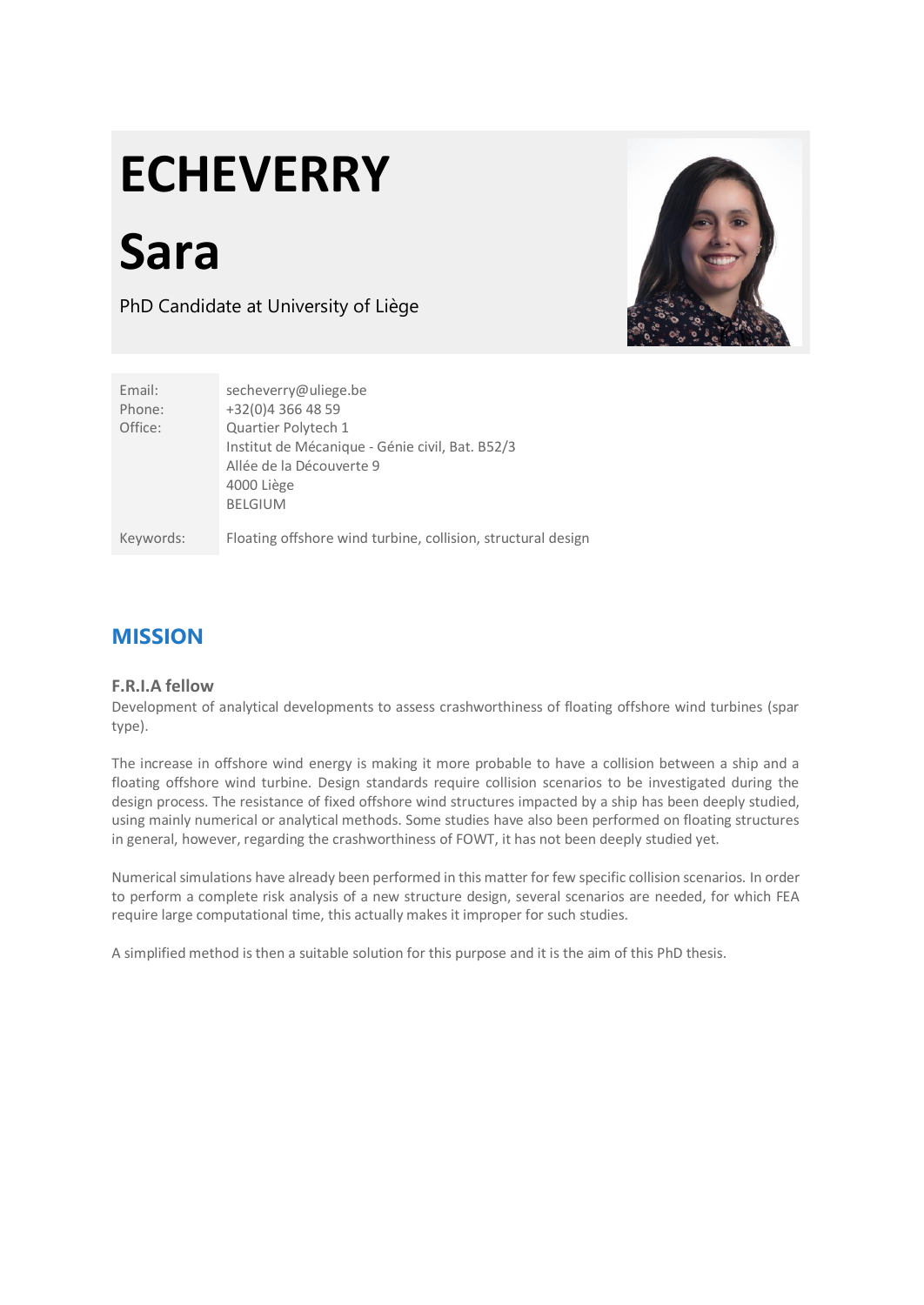# **EDUCATIONAL BACKGROUND**

#### **Ph.D. Candidate**

Université de Liège September 2016 - Current F.R.I.A fellow.

Dissertation title: "*Development of a code based on the Super-Element method to assess the crashworthiness of a floating offshore wind turbine (spar type)*"

#### **M.Sc. in Advanced Ship Design (EMship)**

Université de Liège & École Centrale de Nantes

Oct 2014 - Feb 2016

Joint Master Degree consisting in three stages:

- Master in Naval Architecture (Université de Liège)
- Master in Hydrodynamics, Energy and Propulsion (École Centrale de Nantes)
- Complementary Diploma in Offshore Structures (Rostock University)

Thesis title: "Optimization of Twisted Rudder with Bulb and Hub Cap"

#### **Bachelor of Engineering in Aeronautical Engineering**

Universidad Pontificia Bolivariana (UPB) Jan 2008 - Dec 2013 Thesis title: "*Design of a portable vertical axis wind turbine*"

# **PUBLICATIONS**

<https://orbi.uliege.be/browse?type=authorulg&rpp=20&value=Echeverry+Jaramillo%2C+Sara+p185871>

<https://independent.academia.edu/ECHEVERRYSARA>

[https://www.researchgate.net/profile/Sara\\_Echeverry\\_Jaramillo](https://www.researchgate.net/profile/Sara_Echeverry_Jaramillo)

#### **Journals**

● Pire, T., Echeverry, S., Rigo, P., Le Sourne, H. (2018). Analytical formulations to assess the energy dissipated at the base of an offshore wind turbine jacket impacted by a ship. Marine Structures(59):192-218

<https://www.sciencedirect.com/science/article/pii/S0029801819307735>

#### **Conferences**

● Echeverry, S., Marquez, L., Rigo, P., Le Sourne, H. (2019). Numerical Crashworthiness Analysis of a Spar Floating Offshore Wind Turbine Impacted by a Ship. ICCGS Lisbon, Portugal